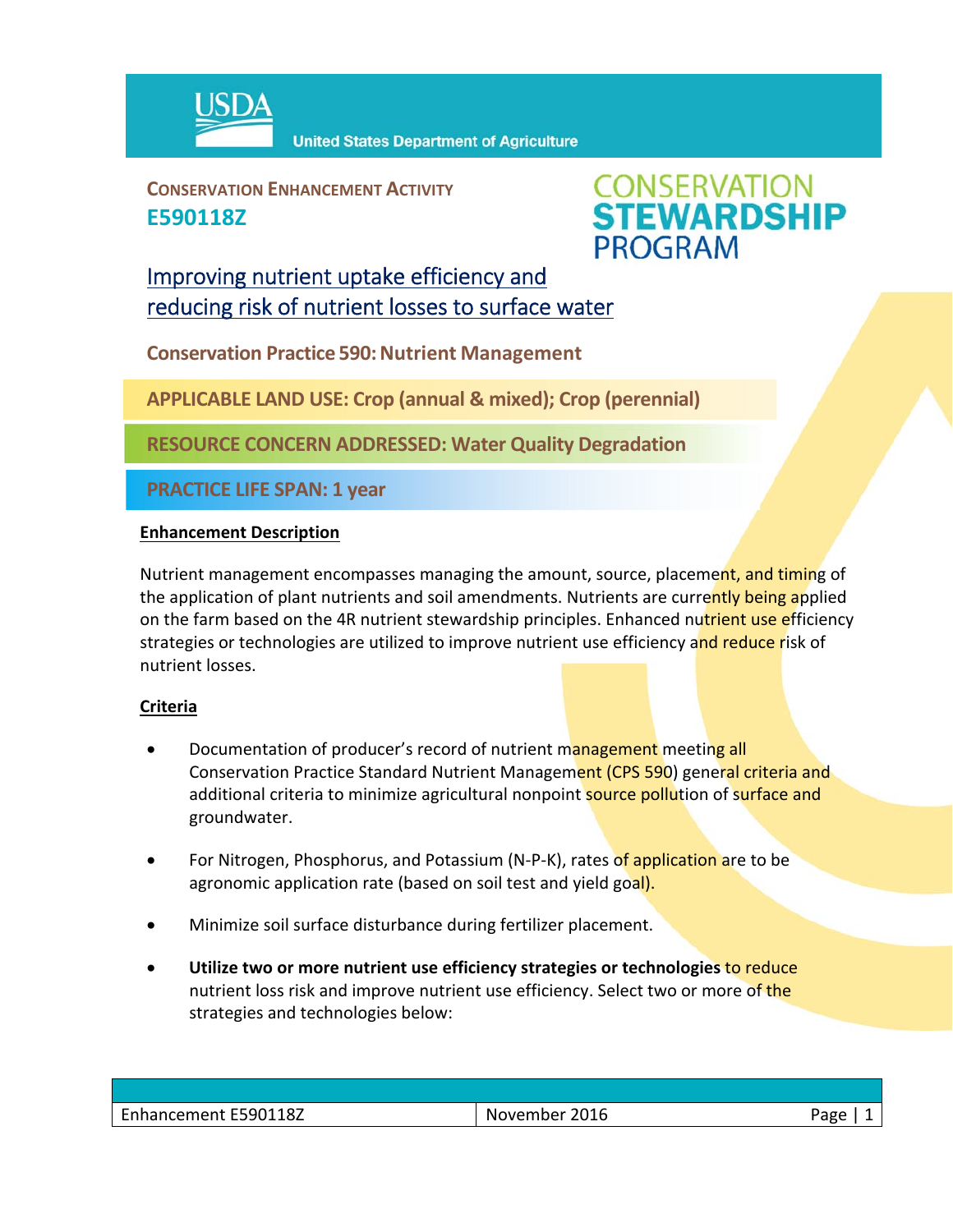

**United States Department of Agriculture** 

- o Use Enhanced Efficiency Fertilizer (EEF) products with 1 or more nutrient applications.
	- Nitrogen or phosphorous EEF products recommended by state Land Grant

# **CONSERVATION<br>STEWARDSHIP PROGRAM**

University (LGU) and concurred with by NRCS on all treatment acres to supply at least 50% of the pre-emergent and early post emergent LGU recommended nitrogen or phosphorous requirements for the crop(s) grown.

- o Use in‐season soil nitrate sampling.
	- Use pre-sidedress soil nitrate test (PSNT) to determine the need and/or amount of additional nitrogen to be applied during sidedress/topdress N application. Conduct a PSNT on a selected crop (e.g. corn) to test if additional N fertilizer is needed.
- Use in-season plant tissue sampling and analysis as a complement to soil testing.
	- **Follow local LGU and/or laboratory guidelines for interpretations of the** results and appropriate adjustments in the application of N and other nutrients.
- o Split nutrient applications.
	- **Apply no more than 50% of total crop nitrogen needs within 30 days prior to** planting (or in the case of hay or pasture after green up of dormant grasses). Apply the remaining nitrogen after crop emergence (or green up).
	- Post emergent nitrogen may be reduced based on crop scouting, in-season soil sampling/analysis, or plant tissue sampling/analysis.
- o Time nutrient application timing to match nutrient uptake timing.
	- **Apply nutrients no more than 30 days prior to planting date of annual crops.**
- o Nutrient application placement below soil surface.
	- **Fertilizer is injected or incorporated at time of application.**

| Enhancement E590118Z | November 2016 | Page |
|----------------------|---------------|------|